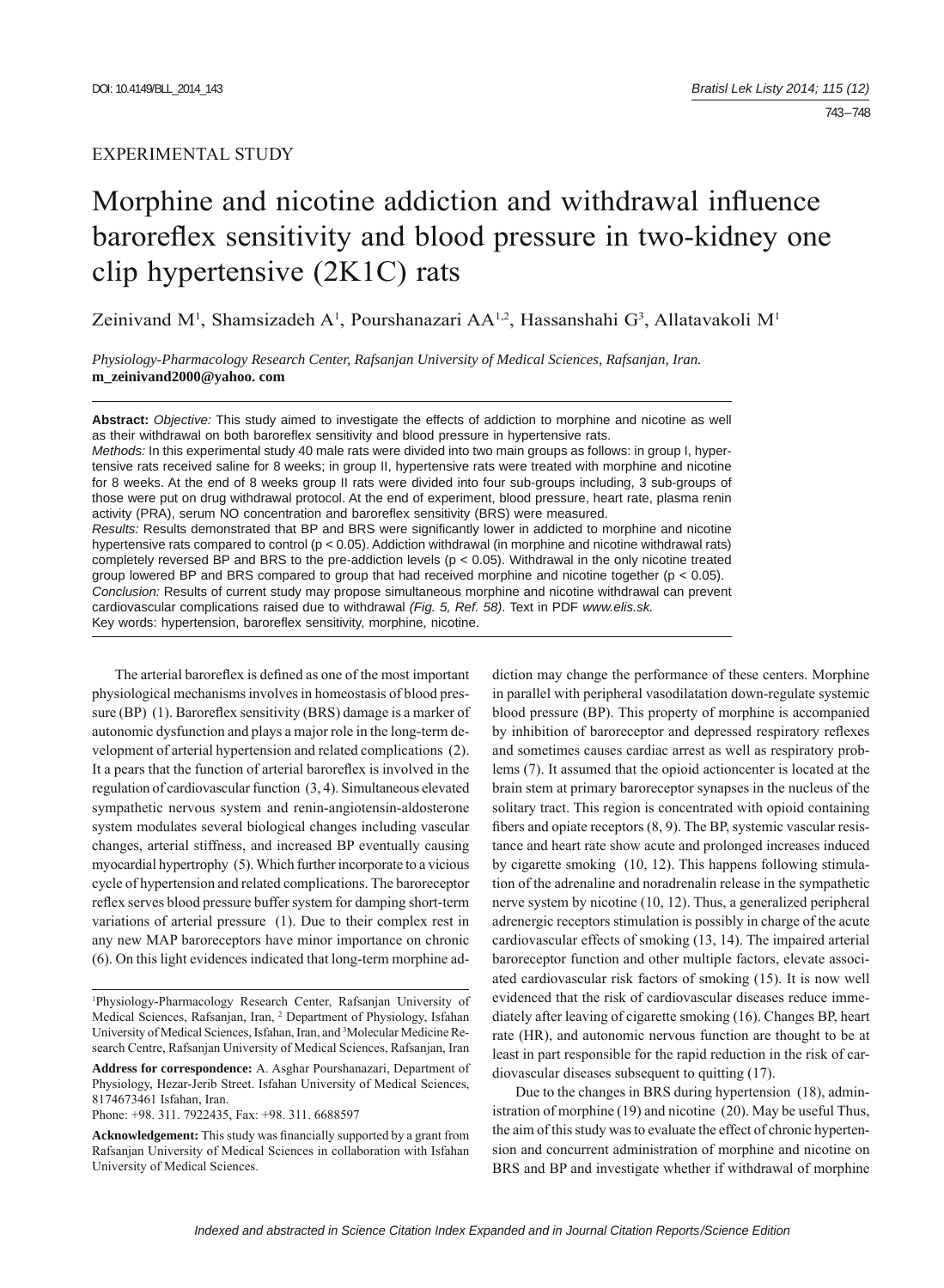## 743 – 748

and nicotine effect on improve of baroreflexe sensitivity and blood pressure. We asked whether if cardiovascular disorders are raised by simultaneous withdrawal of morphine and nicotine or these compounds act independently to run these disorders.

#### **Material and methods**

#### *Animals*

Forty male Wistar rats (aged 10–12 weeks old and weighting 200–250 g) were purchased from Pasteur Institute of Iran. Rats were kept in animal house with 12 h light/dark cycle and a temperature of 20–25 °C. The animals had free access to tap water and commercial rat chow during experiment. Of period Ethical committee of Rafsanjan University of Medical Sciences approved the study protocol.

#### *Experimental protocol*

Following one week of getting familiar with animal house, male hypertensive rats were randomly divided in to two groups as follows: Group (1): received solvent of saline for 8 weeks via injection ( $n = 8$ ); Group (2): received 3 mg/kg of morphine and 0.01 mg/kg of nicotine 8 weeks via injection  $(n = 32)$ . At the end of 8 weeks groups (2) were divided into 4 sub-groups that 3 subgroups  $(n = 24)$  of those fit in drug withdrawals. The first sub-group was only starved from morphine  $(n = 8)$ . Second sub-group was only starved from nicotine  $(n = 8)$ . The third sub-group was started from both morphine and nicotine  $(n = 8)$ . Subsequent to 24 hours of withdrawal, naloxone (2 mg/kg) was injected. The withdrawal signs (body shakes, jumping, climbing, writhing, teeth chattering, irritability, ejaculation, ptosis and diarrhea) within 30 min after the injections of naloxone were evaluated.

#### *Induction of hypertension with 2K1C goldblatt method*

Initially rats were anesthetized using intraperitoneally ketamine hydrochloride (60 mg/kg) and xylazine (7.5 mg/kg). The left kidney was exposed via flank incision and a silver clip with an internal gap of 0.2 mm was located around the renal artery. To control the risk of infections, rats received a profilactic dose of penicillin G (25000 IU/rat) after surgery. Systolic and diastolic blood pressure was measured once a week by a tail-cuff plethysmography under light ether anesthesia. At the end of 8 weeks treatment, animals were anesthetized and direct blood pressure was measured by a catheter (PE50) which was inserted into femoral artery.

#### *Plasma renin activity*

The PRA was measured using Gamma coat PRA Radioimmunoassay kit (DiaSorinInc). PRA was measured after withdrawal in hypertensive rats.

#### *Serum NO measurement*

Serum NO concentrations were measured by Griess reagentkit (Promega, Madison, WI, Cat#G2930) by spectrophotometer at a wavelength of 540 nm using standard curve as previously described (21).

#### *Barorefl ex test*

The baroreflex was tested with a press or dose of phenylephrine (PE-bolus-8  $\mu$ g/kg IV; Sigma Chemical) (22). The baroreflex was calculated as the derivation of HR in function of the MAP variation  $(\Delta HR/\Delta MAP)$  (23). There was an interval of at least 15 minutes between the infusions to allow the recovery of basal values (18).

#### *Statistical analysis*

We applied one-way ANOVA for comparison of data between groups. Data are reported as mean  $\pm$  SE, p value less than 0.05 was considered significant.

#### **Result**

## *Evaluation of blood pressure and heart rat*

The systolic blood pressure (SBP), diastolic blood pressure (DBP) and mean arterial pressure (MAP) measurement in hypertensive rats showed that co-administration of morphine and nicotine in hypertensive rats significantly reduced BP in study groups when compared with control ( $p < 0.05$ ). In addicted rats withdrawal  $(specific in morphine + nicotine with drawn) compared to nicotine$ withdrawal and co-administration of morphine and nicotine completely reversed BP to control group level ( $p < 0.05$ ) (Fig 1). HR was not significantly differed between groups (Fig 2).

#### *Measurement of PRA*

The PRA levels were decrees in nicotine withdrawal animals compared to control  $(p < 0.05)$  (Fig. 3).



**Fig. 1. Demonstrates changes in Systolic blood pressure, diastolic blood pressure and mean arterial pressure levels in pre-addict, postaddict and after withdrawal in hypertensive rats. SBP – systolic blood pressure, DBP – diastolic blood pressure, MAP – mean arterial pressure, mor+nic – morphine and nicotine treated rats, w. nic – nicotine treated rats that undergoes withdraw from nicotine, w. mor – morphine treated rats that undergoes withdraw from morphine, w. mor+nic – morphine and nicotine treated rats that undergoes with**draw from nicotine and morphine. \* significant difference in DBP between mor. nic with control group ( $p < 0.05$ ), # significant differ**ence in DBP between w. mor+nic with w. nic and mor +nic groups (p < 0.05).**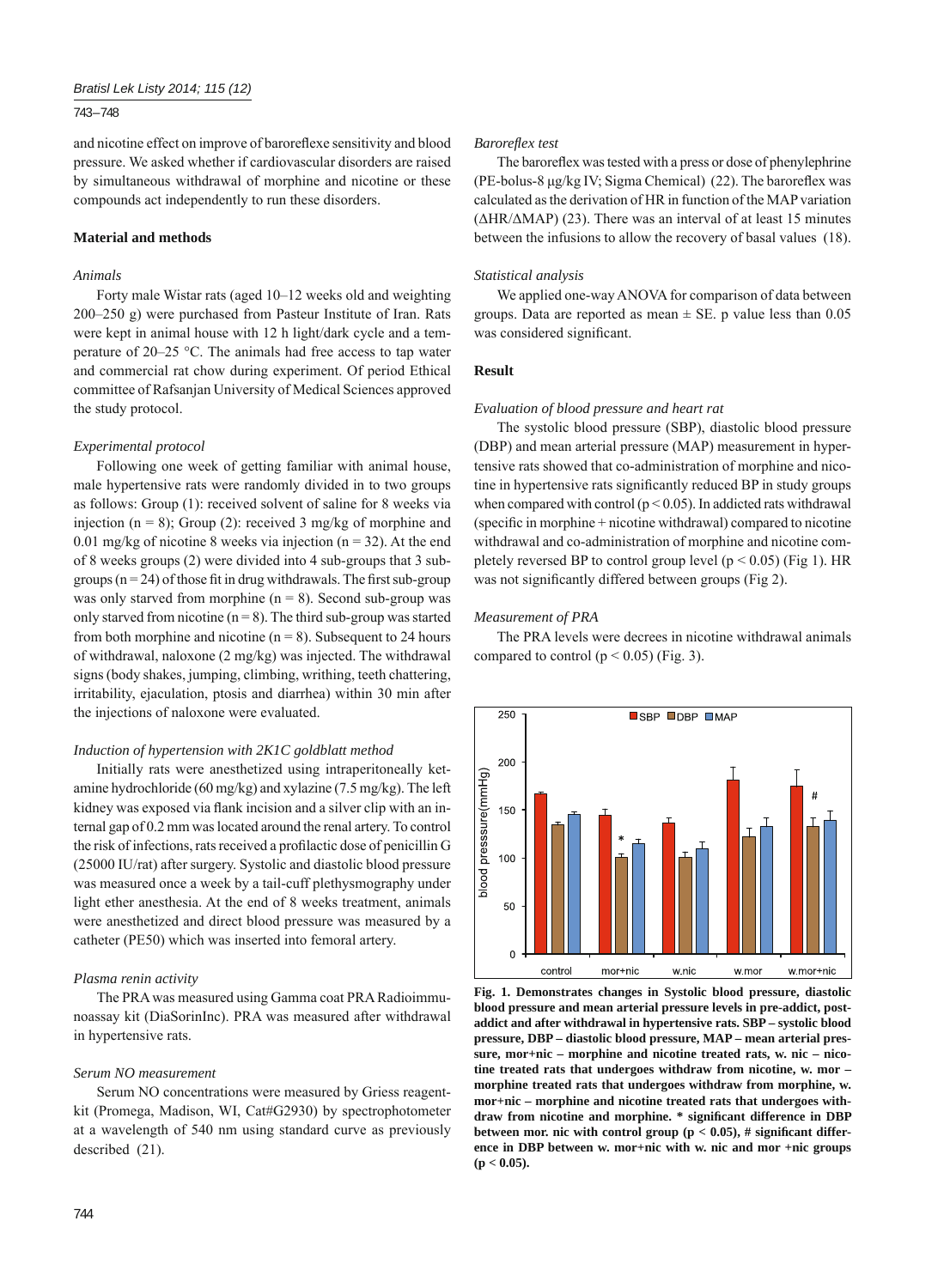

**Fig. 2. Demonstrates changes in HR pre-addict, post-addict and after**  withdrawal in hypertensive rats. HR was not significantly differed **with in groups. Other notations are the same as Fig. 1.**



**Fig. 3. Demonstrates changes in PRA pre-addict, post-addict and af**ter withdrawal in hypertensive rats. \* significant difference in PRA **between win. nic with control group (p < 0.05). Other notations are the same as Fig. 1.**



**Fig. 4. Demonstrates the serum NO concentration, pre-addict, post**addict and after withdrawal in hypertensive rats. \* significant differ**ence in serum NO concentration between win. nic with control group (p < 0.05). Other notations are the same as Fig. 1.**

## *Serum NO concentration*

The serum NO concentration in co-administration group (morphine and nicotine) was not different compared to control. But



Fig. 5. Demonstrates the baroreflex sensitivity, pre-addict, post-addict and after withdrawal in hypertensive rats. \* significant differ**ence in BRS between w. nic with control and w. mor+nic; w. mor**  and w. nicgroups ( $p \le 0.05$ ), # significant difference in BRS between **mor+nic with control and w. nicgroups (p < 0.05). Other notations are the same as Fig. 1.**

serum NO concentrationwas increased in nicotine withdrawal animals compared to control ( $p < 0.05$ ) (Fig. 4).

#### *BRS*

In hypertensive rats that received contemporary of morphine and nicotine during 8 weeks, BRS was decrees compared to control, morphine withdrawal and morphine + nicotine withdrawal and nicotine withdrawal ( $p < 0.05$ ) and addict withdrawal specific in morphine + nicotine withdrawal compared to nicotine withdrawal completely reversed BRS to control group level ( $p < 0.05$ ) (Fig. 5).

## **Discussion**

Previous investigations revealed that analysis of arterial pressure and HR are both important indices of baroreflex sensitivity (24, 25). In the present report we used cardiovascular markers including BP and HR up to provide a means of objective and continuous assessment effects of the co-administration of morphine and nicotine and those withdrawal on the BRS.

Current results evidently showed that blood pressure was significantly reduced in morphine and nicotine addicted hypertensive rats. The addiction withdrawal particular in morphine + nicotine withdrawal completely reversed blood pressure to control level, while during nicotine withdrawal the BP remained at low level. But it did not significantly affected HR.

Likewise the previous reports reduced BP following prolonged application of low-dose morphine in 2K1C animals might probably be due to decreased PRA levels (26). Some other research teams claimed that administration of chronic morphine decreases baseline cardiovascular parameters MAP and HR. following morphine withdrawal, and naloxone injection in morphine-treated rats, an increased MAP, HR (27), SBP and DBP was observed (28, 29). This was also occurred in case of nicotine consumption and increased HR, SBP, DBP, and MAP is visible (30). Increase BP after administration of nicotine may be related to increase PRA level (31).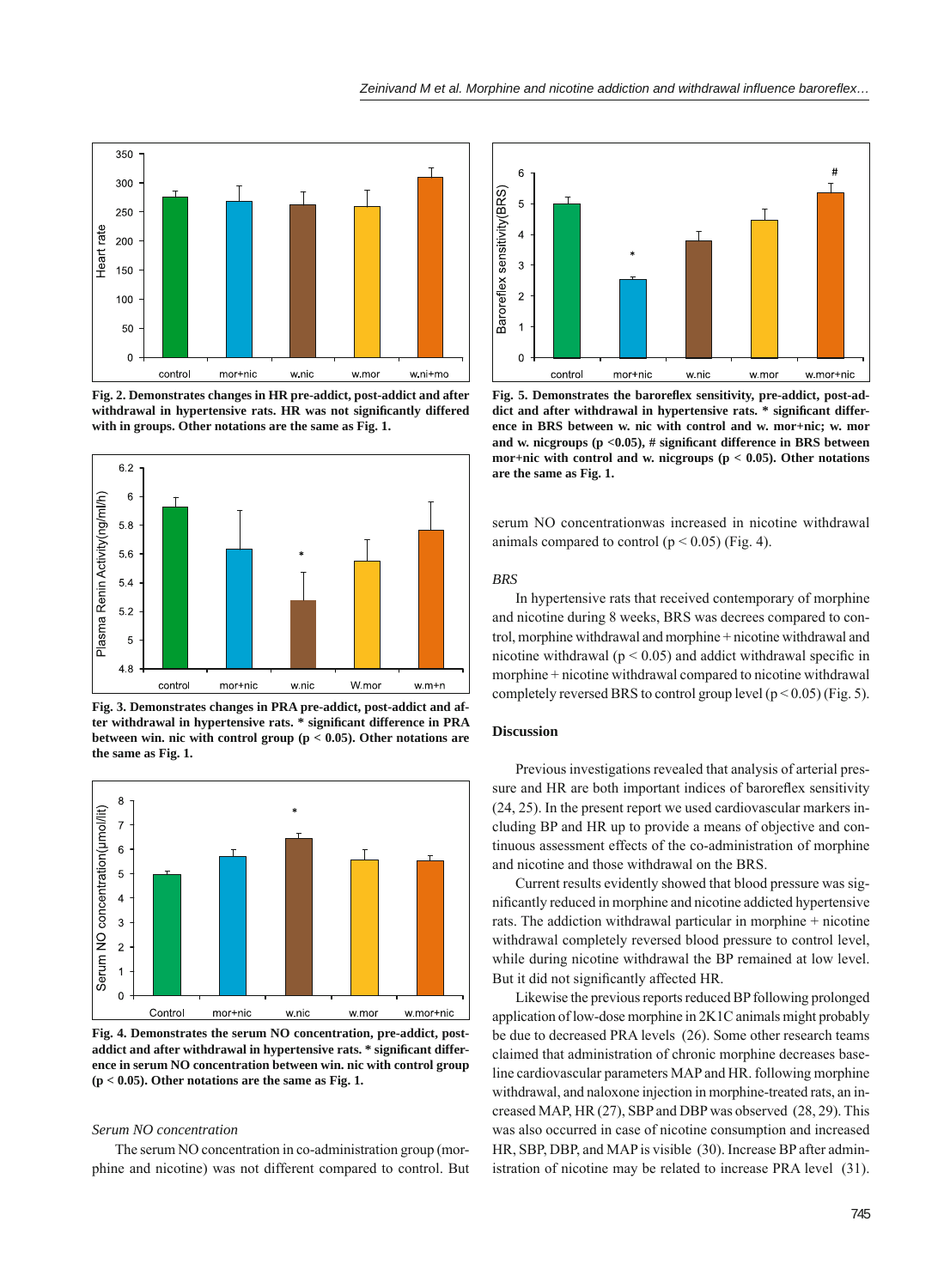743 – 748

The BRS is an independent risk factor for morbidity and major adverse cardiovascular event in patients suffering hypertension (32) and it appears to be an integral predictor for future cardiovascular events in patients with arterial hypertension (33). Evidences are in favors of the fact that hypertension is connected with decreased BRS (32, 34) and a significant negative correlation between presents BRS and BP (1).

We also evaluated BRS and found that morphine and nicotine addiction in hypertensive rats reduced BRS and morphine + nicotine withdrawal completely reversed it to the control level, while in case of nicotine withdrawal was remained at low level.

Serum NO levels were not differed between morphine and nicotine addicted hypertensive rats and it was sustained unchanged following control group, and addiction withdrawal.

Autonomous nervous dysfunction and inappropriately active sympathetic nervous system in patients with arterial hypertension is an important etiopathogenetic factor that contributes also to progression of disease, and the resultant cardiovascular risk. the BRS as a marker of autonomic dysfunction adding as a method for identifying patients at high cardiovascular risk (1).

Recent investigations described a relationship between NO and baroreflex function in hypertensive rats (35).

NOis an important biological modulator with diverse physiological activities that include vaso- relaxation (36–38). NO is derived from the action of NO synthase (NOS) on its substrate, L-arginine. NO modulates vascular tone directly by relaxing vascular smooth muscle (39) and indirectly by restraining central sympathetic outflow (40) and NE release from nerve terminals (41). Overall, NO has been shown to have sym-central and peripheral mechanisms (42).

No have an important role in the autonomic nervous system regulating HR and especially, arterial pressure variability (43). NO had been postulated to be a modulator of sympathetic nerve activity, decreasing peripheral sympathetic nerve activity (44). It is proposed that NO can affect baroreflex via other factors. such as neural pathways (45) or pathophysiological conditions (44). These findings are in accordance with the paradigm that blood pressure variability is not the direct result of unbuffered variations in sympathetic discharge but, rather, is produced by an interaction between neural and humoral components (46).

Previous evidences in hypertensive rats offering a mechanism by which that neuronal NO production is impaired at a number of key central sites concerned with autonomic cardiovascular regulation (42).

Studies are also indicative that morphine affects peripheral or central BRS modulation (47). Endogenous and exogenous opioids regulate the performance of BRS throughout influencing central opioids receptors, including Mu and Kappa (48).

Other studies are demonstrating that acute and chronic injection of morphine significantly reduces SBP, DBP and MAP. Moreover, it significantly upregulates the sensitivity of baroreflexes (19). The BP increased more rapidly following administration of nicotine in hypertensive rats (47). So that nicotine causes induced BP and HR in parallel with impaired baroreflex sensitivity (15). In patients with cardiovascular disease who show-

ing impaired BRS, such as patients with hypertension (49) and heart failure (50), impaired baroreflex function may leading significant tachycardia and sympathetic activation during cigarette smoking (51). Smoking of cigarette increases the activity of the autonomic nervous system (the sympathetic part), increases HR BP and impairs the baroreflex  $(52, 53)$ . The mechanism of increasing BP and HR by nicotine is believed to be regulated by activation of the sympathetic nervous system with a release of nor epinephrine and epinephrine (54),vasopressin release (55), or by affecting endothelial function (56). Chronic nicotine impairs endothelial function by decreasing the formation of NO and increasing the NO degradation via generation of free oxygen radicals (57) while nicotine cessation reverses smoking induced endothelial dysfunction (58). In concluding the BP and BRS are significantly reduced during morphine and nicotine addiction in hypertensive rat our proposed model however, serum NO level did failed to change. We found that withdrawal not improve serum NO concentration while BP and BRS achieved to its basal level pre administration of morphine and nicotine. Overall, with peripheral mechanisms could not modulate changes of BP and BRS. Thus, it seems that in addition to morphine and nicotine and those withdrawals other mechanisms could be involved in regulation of BP and BRS. Therefore, it might be suggested that during addiction and withdrawal number of key central sites concerned with autonomic cardiovascular regulation in regulation of BP and BRS is important.

#### **References**

1. Celovska D, Stasko J, Gonsorcik J, Diab A. The significance of baroreflex sensitivity in hypertensive subjects with stroke. Physiol Res 2009; 59 (4): 537–543.

**2. Izzo JL, Jr, Taylor AA.** The sympathetic nervous system and baroreflexes in hypertension and hypotension. Curr Hypertens Rep 1999; 1 (3): 254–263.

**3. Liu AJ, Ma XJ, Shen FM, Liu JG, Chen H, Su DF.** Arterial baroreflex: a novel target for preventing stroke in rat hypertension. Stroke 2007; 38 (6): 1916–1923.

**4. Robinson TG, Dawson SL, Eames PJ, Panerai RB, Potter JF.** Cardiac baroreceptor sensitivity predicts long–term outcome after acute ischemic stroke. Stroke 2003; 34 (3): 705–712.

**5. Mancia G, Grassi G, Giannattasio C, Seravalle G.** Sympathetic activation in the pathogenesis of hypertension and progression of organ damage. Hypertension 1999; 34 (4 Pt 2): 724–728.

6. Persson PB. Baroreflexes in hypertension: a mystery revisited. Hypertension 2005; 46 (5): 1095–1096.

**7. Smart D, Lambert DG.** The stimulatory effects of opioids and their possible role in the development of tolerance. Trends Pharmacol Sci 1996; 17 (7): 264–269.

**8. Atweh SF, Kuhar MJ.** Autoradiographic localization of opiate receptors in rat brain. II. The brain stem. Brain Res 1977; 129 (1): 1–12.

**9. Uhl GR, Goodman RR, Kuhar MJ, Childers SR, Snyder SH.** Immunohistochemical mapping of enkephalin containing cell bodies, fibers and nerve terminals in the brain stem of the rat. Brain Res 1979; 166 (1): 75–94.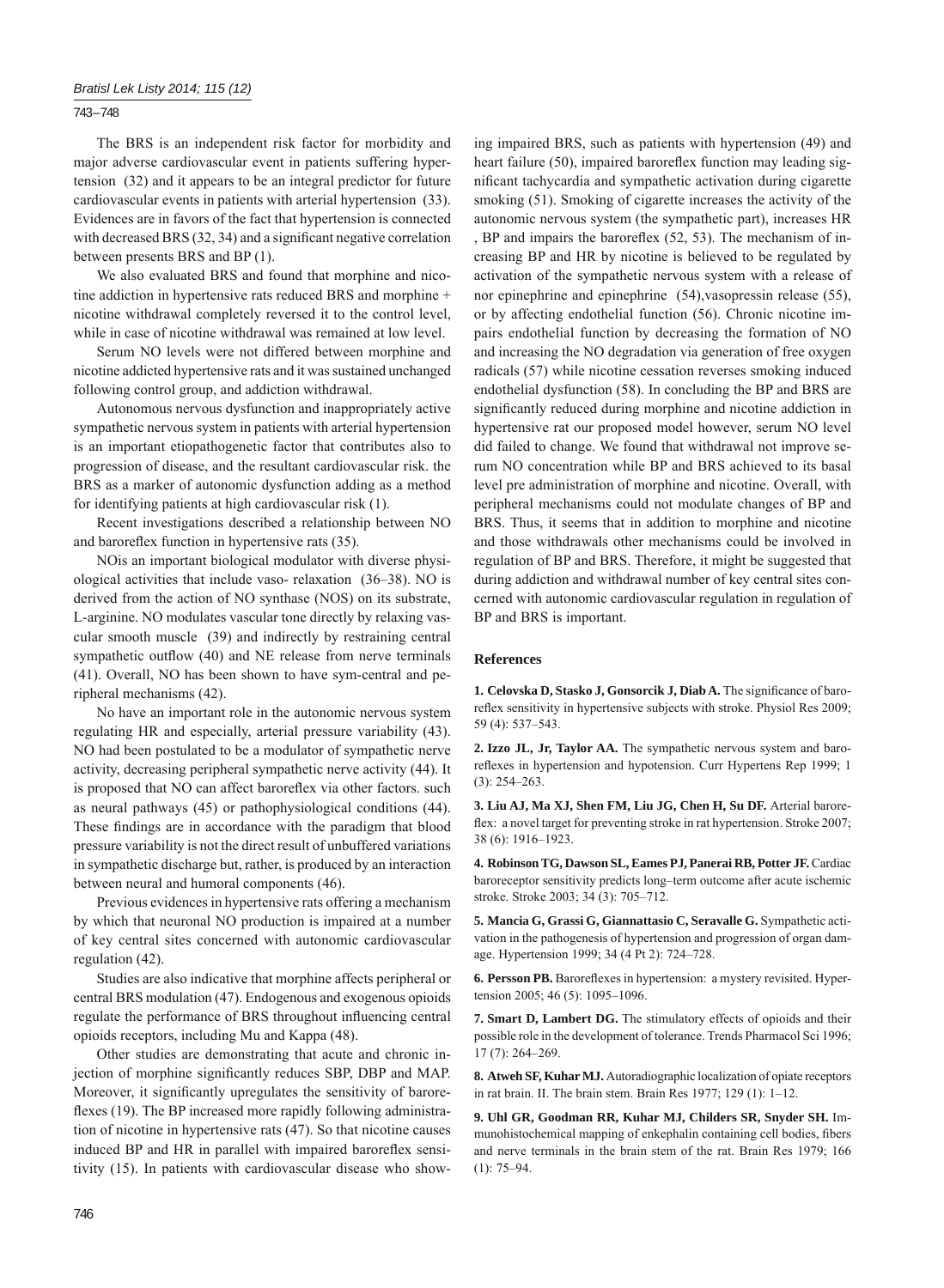**10. Grassi G, Seravalle G, Calhoun DA, Bolla GB, Giannattasio C, Marabini M et al.** Mechanisms responsible for sympathetic activation by cigarette smoking in humans. Circulation 1994; 90 (1): 248–253.

**11. Groppelli A, Giorgi DM, Omboni S, Parati G, Mancia G.** Persistent blood pressure increase induced by heavy smoking. J Hypertens 1992; 10 (5): 495–499.

**12. Trap-Jensen J, Carlsen JE, Svendsen TL, Christensen NJ.** Cardiovascular and adrenergic effects of cigarette smoking during immediate non-selective and selective beta adrenoceptor blockade in humans. Eur J Clin Invest 1979; 9 (3): 181–183.

13. Eckberg DL, Cavanaugh MS, Mark AL, Abboud FM. A simplified neck suction device for activation of carotid baroreceptors. J Lab Clin Med 1975; 85 (1): 167–173.

14. Smyth HS, Sleight P, Pickering GW. Reflex regulation of arterial pressure during sleep in man. A quantitative method of assessing baroreflex sensitivity. Circ Res 1969; 24 (1): 109-121.

**15. Mancia G, Groppelli A, Di Rienzo M, Castiglioni P, Parati G.** Smoking impairs baroreflex sensitivity in humans. Am J Physiol 1997; 273 (3 Pt 2): H1555–1560.

**16. LaCroix AZ, Lang J, Scherr P, Wallace RB, Cornoni–Huntley J, Berkman L et al.** Smoking and mortality among older men and women in three communities. N Engl J Med 1991; 324 (23): 1619–1625.

**17. Minami J, Ishimitsu T, Matsuoka H.** Effects of smoking cessation on blood pressure and heart rate variability in habitual smokers. Hypertension 1999; 33 (1 Pt 2): 586–590.

**18. Valenti VE, Ferreira C, Meneghini A, Ferreira M, Murad N, Fer**reira Filho C et al. Evaluation of baroreflex function in young spontaneously hypertensive rats. Arq Bras Cardiol 2009; 92 (3): 205–215.

**19. Shanazari AA, Aslani Z, Ramshini E, Alaei H.** Acute and chronic effects of morphine on cardiovascular system and the baroreflexes sensitivity during severe increase in blood pressure in rats. ARYA Atheroscler Fall; 7 (3): 111–117.

**20. El-Mas MM, El-Gowilly SM, Fouda MA, Saad EI.** Role of adenosine A2A receptor signaling in the nicotine-evoked attenuation of reflex cardiac sympathetic control. Toxicol Appl Pharmacol 2001; 254 (3): 229–37.

**21. Nematbakhsh M, Khazaei M.** The effect of estrogen on serum nitric oxide concentrations in normotensive and DOCA Salt hypertensive ovariectomized rats. Clin Chim Acta 2004; 344 (1–2): 53–57.

**22. Sato MA, Menani JV, Lopes OU, Colombari E.** Commissural NTS lesions and cardiovascular responses in aortic baroreceptor–denervated rats. Hypertension 1999; 34 (4 Pt 2): 739–743.

23. Abdala AP, Haibara AS, Colombari E. Cardiovascular responses to substance P in the nucleus tractus solitarii: microinjection study in conscious rats. Am J Physiol Heart Circ Physiol 2003; 285 (2): H891–898.

24. Cerutti C, Barres C, Paultre C. Baroreflex modulation of blood pressure and heart rate variabilities in rats: assessment by spectral analysis. Am J Physiol 1994; 266 (5 Pt 2): H1993–2000.

25. deBoer RW, Karemaker JM, Strackee J. Hemodynamic fluctuations and baroreflex sensitivity in humans: a beat-to-beat model. Am J Physiol 1987; 253 (3 Pt 2): H680–689.

**26. Delle M, Ricksten SE, Haggendal J, Olsson K, Skarphedinsson JO, Thoren P.** Regional changes in sympathetic nerve activity and baroreceptor reflex function and arterial plasma levels of catecholamines, renin and vasopressin during naloxone–precipitated morphine withdrawal in rats. J Pharmacol Exp Ther 1990; 253 (2): 646–654.

**27. Almela P, Atucha NM, Milanes MV, Laorden ML.** Cross-talk between protein kinase A and mitogen-activated protein kinases signalling in the adaptive changes observed during morphine withdrawal in the heart. J Pharmacol Exp Ther 2009; 330 (3): 771–782.

**28. Buccafusco JJ.** Cardiovascular changes during morphine withdrawal in the rat: effects of clonidine. Pharmacol Biochem Behav 1983; 18 (2): 209–215.

**29. Chan R, Irvine R, White J.** Cardiovascular changes during morphine administration and spontaneous withdrawal in the rat. Eur J Pharmacol 1999; 368 (1): 25–33.

**30. Al-Kubati M, Al-Kubati AS, al'Absi M, Fiser B.** The short-term effect of water-pipe smoking on the baroreflex control of heart rate in normotensives. Auton Neurosci 2006; 126–127: 146–149.

**31. Balakumar P, Kaur J.** Is nicotine a key player or spectator in the induction and progression of cardiovascular disorders? Pharmacol Res 2009; 60 (5): 361–368.

**32. Ormezzano O, Cracowski JL, Quesada JL, Pierre H, Mallion JM, Baguet JP.** Evaluation of the prognostic value of BARoreflex sensitivity in hypertensive patients: the EVABAR study. J Hypertens 2008; 26 (7): 1373–1378.

**33. Lantelme P, Khettab F, Custaud MA, Rial MO, Joanny C, Gharib C et al.** Spontaneous baroreflex sensitivity: toward an ideal index of cardiovascular risk in hypertension? J Hypertens 2002; 20 (5): 935–944.

34. Head GA. Cardiac baroreflexes and hypertension. Clin Exp Pharmacol Physiol 1994; 21 (10): 791–802.

**35. Waki H, Murphy D, Yao ST, Kasparov S, Paton JF.** Endothelial NO synthase activity in nucleus tractus solitarii contributes to hypertension in spontaneously hypertensive rats. Hypertension 2006; 48 (4): 644–650.

36. Marletta MA. Nitric oxide: biosynthesis and biological significance. Trends Biochem Sci 1989; 14 (12): 488–492.

**37. Moncada S, Higgs EA.** Molecular mechanisms and therapeutic strategies related to nitric oxide. Faseb J 1995; 9 (13): 1319–1330.

**38. Kone BC.** Nitric oxide in renal health and disease. Am J Kidney Dis 1997; 30 (3): 311–333.

**39. Vallance P, Collier J, Moncada S.** Effects of endothelium–derived nitric oxide on peripheral arteriolar tone in man. Lancet 1989; 2 (8670): 997–1000.

**40. Hansen J, Jacobsen TN, Victor RG.** Is nitric oxide involved in the tonic inhibition of central sympathetic outflow in humans? Hypertension 1994; 24 (4): 439–444.

**41. Schuman EM, Madison DV.** Nitric oxide and synaptic function. Annu Rev Neurosci 1994; 17: 153–183.

**42. Chowdhary S, Townend JN.** Nitric oxide and hypertension: not just an endothelium derived relaxing factor! J Hum Hypertens 2001; 15 (4): 219–227.

**43. Lacchini S, Ferlin EL, Moraes RS, Ribeiro JP, Irigoyen MC.** Contribution of nitric oxide to arterial pressure and heart rate variability in rats submitted to high–sodium intake. Hypertension 2001; 38 (3): 326–331.

**44. Ma R, Zucker IH, Wang W.** Reduced NO enhances the central gain of cardiac sympathetic afferent reflex in dogs with heart failure. Am J Physiol 1999; 276 (1 Pt 2): H19–26.

**45. Castellano M, Rizzoni D, Beschi M, Muiesan ML, Porteri E, Bettoni G et al.** Relationship between sympathetic nervous system activity, baroreflex and cardiovascular effects after acute nitric oxide synthesis inhibition in humans. J Hypertens 1995; 13 (10): 1153–1161.